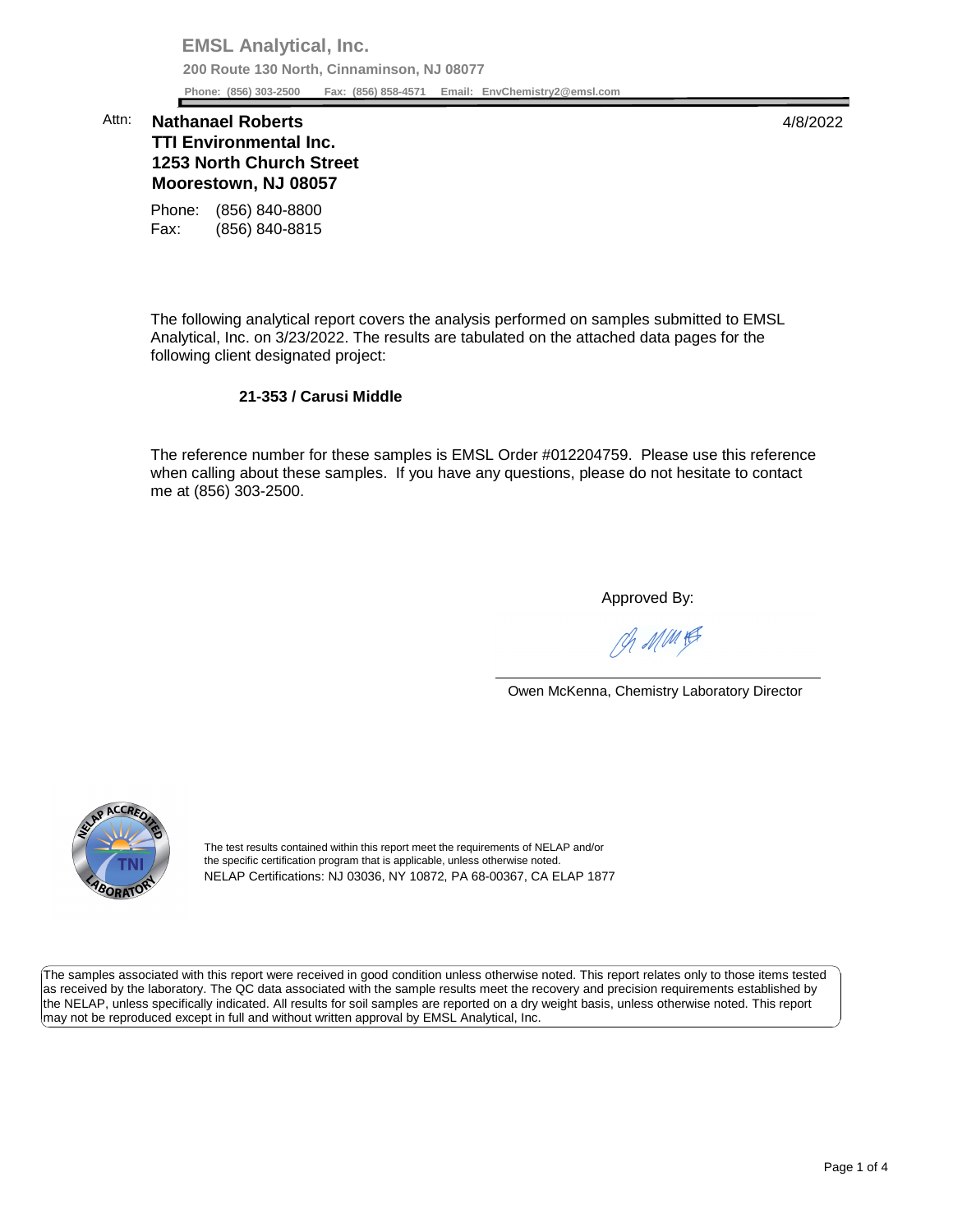|          | <b>EMSL</b>              | <b>EMSL Analytical, Inc.</b><br>200 Route 130 North, Cinnaminson, NJ 08077<br>(856) 303-2500 / (856) 858-4571<br>Phone/Fax:<br>http://www.EMSL.com | EnvChemistry2@emsl.com |                             |                                                        | <b>EMSL Order:</b><br>CustomerID:<br>CustomerPO:<br>ProjectID: | 012204759<br>TTIE54<br>034036 |
|----------|--------------------------|----------------------------------------------------------------------------------------------------------------------------------------------------|------------------------|-----------------------------|--------------------------------------------------------|----------------------------------------------------------------|-------------------------------|
| Attn:    | <b>Nathanael Roberts</b> | <b>TTI Environmental Inc.</b><br><b>1253 North Church Street</b><br>Moorestown, NJ 08057                                                           |                        | Phone:<br>Fax:<br>Received: | (856) 840-8800<br>(856) 840-8815<br>3/23/2022 09:00 AM |                                                                |                               |
| Project: | 21-353 / Carusi Middle   |                                                                                                                                                    |                        |                             |                                                        |                                                                |                               |

|                                  |                                   |               | <b>Analytical Results</b> |                         |                        |           |                                   |           |
|----------------------------------|-----------------------------------|---------------|---------------------------|-------------------------|------------------------|-----------|-----------------------------------|-----------|
| <b>Client Sample Description</b> | 1 / CH45-1-BF-01A / Gym Lobby     |               | Collected:                | 3/23/2022<br>6:15:00 AM |                        | Lab ID:   | 012204759-0001                    |           |
| <b>Method</b>                    | <b>Parameter</b>                  | <b>Result</b> | <b>RL Units</b>           |                         | Prep<br>Date & Analyst |           | <b>Analysis</b><br>Date & Analyst |           |
| <b>METALS</b>                    |                                   |               |                           |                         |                        |           |                                   |           |
| 200.8                            | Lead                              | <b>ND</b>     | $1.00 \mu g/L$            |                         | 4/5/2022               | <b>JM</b> | 4/6/2022 20:55                    | <b>VD</b> |
| <b>Client Sample Description</b> | 2 / CH45-1-S-S-09A / Kitchen Left |               | Collected:                | 3/23/2022<br>6:10:00 AM |                        | Lab ID:   | 012204759-0002                    |           |
| <b>Method</b>                    | <b>Parameter</b>                  | <b>Result</b> | <b>RL Units</b>           |                         | Prep<br>Date & Analyst |           | <b>Analysis</b><br>Date & Analyst |           |
| <b>METALS</b>                    |                                   |               |                           |                         |                        |           |                                   |           |
| 200.8                            | Lead                              | 16.9          | $1.00 \mu g/L$            |                         | 4/5/2022               | <b>JM</b> | 4/6/2022 21:09                    | <b>VD</b> |
| <b>Client Sample Description</b> | 3 / CH45-1-S-01A / Kitchen Right  |               | Collected:                | 3/23/2022<br>6:11:00 AM |                        | LabID:    | 012204759-0003                    |           |
| <b>Method</b>                    | <b>Parameter</b>                  | <b>Result</b> | <b>RL Units</b>           |                         | Prep<br>Date & Analyst |           | <b>Analysis</b><br>Date & Analyst |           |
| <b>METALS</b>                    |                                   |               |                           |                         |                        |           |                                   |           |
| 200.8                            | Lead                              | <b>ND</b>     | $1.00 \mu g/L$            |                         | 4/5/2022               | <b>JM</b> | 4/6/2022 21:11                    | <b>VD</b> |
| <b>Client Sample Description</b> | 4 / CH45-1-ICE / Kitchen          |               | Collected:                | 3/23/2022<br>6:13:00 AM |                        | Lab ID:   | 012204759-0004                    |           |
| <b>Method</b>                    | <b>Parameter</b>                  | <b>Result</b> | <b>RL Units</b>           |                         | Prep<br>Date & Analyst |           | <b>Analysis</b><br>Date & Analyst |           |
| <b>METALS</b>                    |                                   |               |                           |                         |                        |           |                                   |           |
| 200.8                            | Lead                              | <b>ND</b>     | $1.00 \mu g/L$            |                         | 4/5/2022               | <b>JM</b> | 4/6/2022 21:14 VD                 |           |
| <b>Client Sample Description</b> | 5 / CH45-1-S-02A / Faculty Lounge |               | Collected:                | 3/23/2022<br>6:15:00 AM |                        | Lab ID:   | 012204759-0005                    |           |
| <b>Method</b>                    | <b>Parameter</b>                  | <b>Result</b> | <b>RL Units</b>           |                         | Prep<br>Date & Analyst |           | <b>Analysis</b><br>Date & Analyst |           |
| <b>METALS</b>                    |                                   |               |                           |                         |                        |           |                                   |           |
| 200.8                            | Lead                              | <b>ND</b>     | $1.00 \mu g/L$            |                         | 4/5/2022               | JM        | 4/6/2022 21:16                    | <b>VD</b> |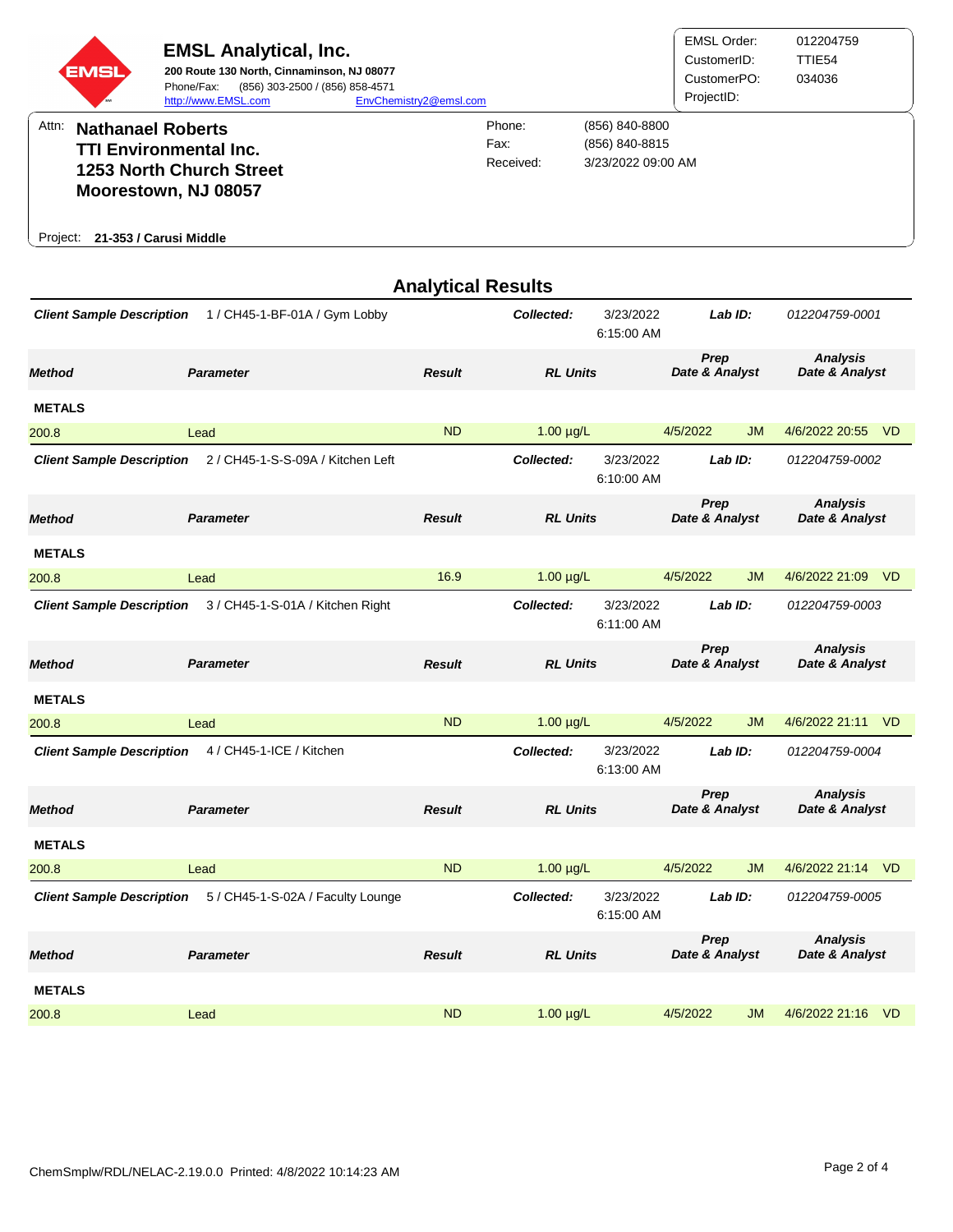| <b>EMSL</b><br><b>SM</b>        | <b>EMSL Analytical, Inc.</b><br>200 Route 130 North, Cinnaminson, NJ 08077<br>(856) 303-2500 / (856) 858-4571<br>Phone/Fax:<br>http://www.EMSL.com | EnvChemistry2@emsl.com |                             |                                                        | <b>EMSL Order:</b><br>CustomerID:<br>CustomerPO:<br>ProjectID: | 012204759<br>TTIE54<br>034036 |
|---------------------------------|----------------------------------------------------------------------------------------------------------------------------------------------------|------------------------|-----------------------------|--------------------------------------------------------|----------------------------------------------------------------|-------------------------------|
| Attn:                           | <b>Nathanael Roberts</b><br><b>TTI Environmental Inc.</b><br><b>1253 North Church Street</b>                                                       |                        | Phone:<br>Fax:<br>Received: | (856) 840-8800<br>(856) 840-8815<br>3/23/2022 09:00 AM |                                                                |                               |
| Project: 21-353 / Carusi Middle | Moorestown, NJ 08057                                                                                                                               |                        |                             |                                                        |                                                                |                               |

|                                  |                                                 | <b>Analytical Results</b>        |                 |                         |                        |           |                                   |           |
|----------------------------------|-------------------------------------------------|----------------------------------|-----------------|-------------------------|------------------------|-----------|-----------------------------------|-----------|
| <b>Client Sample Description</b> | 6 / CH45-1-BF-02A / Faculty Lounge              |                                  | Collected:      | 3/23/2022<br>6:16:00 AM |                        | Lab ID:   | 012204759-0006                    |           |
| <b>Method</b>                    | <b>Parameter</b>                                | <b>Result</b><br><b>RL Units</b> |                 |                         | Prep<br>Date & Analyst |           | <b>Analysis</b><br>Date & Analyst |           |
| <b>METALS</b>                    |                                                 |                                  |                 |                         |                        |           |                                   |           |
| 200.8                            | Lead                                            | <b>ND</b>                        | $1.00 \mu g/L$  |                         | 4/5/2022               | <b>JM</b> | 4/6/2022 21:19                    | <b>VD</b> |
| <b>Client Sample Description</b> | 7 / CH45-1-BF-03A / C Hall Near Cafeteria Left  |                                  | Collected:      | 3/23/2022<br>6:20:00 AM |                        | Lab ID:   | 012204759-0007                    |           |
| <b>Method</b>                    | <b>Parameter</b>                                | <b>Result</b>                    | <b>RL Units</b> |                         | Prep<br>Date & Analyst |           | <b>Analysis</b><br>Date & Analyst |           |
| <b>METALS</b>                    |                                                 |                                  |                 |                         |                        |           |                                   |           |
| 200.8                            | Lead                                            | <b>ND</b>                        | $1.00 \mu g/L$  |                         | 4/5/2022               | <b>JM</b> | 4/6/2022 21:22                    | -VD       |
| <b>Client Sample Description</b> | 8 / CH45-1-BF-04A / C Hall Near Cafeteria Right |                                  | Collected:      | 3/23/2022<br>6:21:00 AM |                        | Lab ID:   | 012204759-0008                    |           |
| <b>Method</b>                    | <b>Parameter</b>                                | <b>Result</b>                    | <b>RL Units</b> |                         | Prep<br>Date & Analyst |           | Analysis<br>Date & Analyst        |           |
| <b>METALS</b>                    |                                                 |                                  |                 |                         |                        |           |                                   |           |
| 200.8                            | Lead                                            | <b>ND</b>                        | $1.00 \mu g/L$  |                         | 4/5/2022               | <b>JM</b> | 4/6/2022 21:24 VD                 |           |
| <b>Client Sample Description</b> | 9 / CH45-1-BF-05A / BC Hall Near Library Left   |                                  | Collected:      | 3/23/2022<br>6:25:00 AM |                        | Lab ID:   | 012204759-0009                    |           |
| <b>Method</b>                    | <b>Parameter</b>                                | <b>Result</b>                    | <b>RL Units</b> |                         | Prep<br>Date & Analyst |           | <b>Analysis</b><br>Date & Analyst |           |
| <b>METALS</b>                    |                                                 |                                  |                 |                         |                        |           |                                   |           |
| 200.8                            | Lead                                            | <b>ND</b>                        | $1.00 \mu g/L$  |                         | 4/5/2022               | JM        | 4/6/2022 21:27 VD                 |           |
| <b>Client Sample Description</b> | 10 / CH45-1-BF-06A / BC Hall Near Library Right |                                  | Collected:      | 3/23/2022<br>6:26:00 AM |                        | Lab ID:   | 012204759-0010                    |           |
| <b>Method</b>                    | <b>Parameter</b>                                | <b>Result</b>                    | <b>RL Units</b> |                         | Prep<br>Date & Analyst |           | <b>Analysis</b><br>Date & Analyst |           |
| <b>METALS</b>                    |                                                 |                                  |                 |                         |                        |           |                                   |           |
| 200.8                            | Lead                                            | <b>ND</b>                        | $1.00 \mu g/L$  |                         | 4/5/2022               | <b>JM</b> | 4/6/2022 21:29                    | <b>VD</b> |